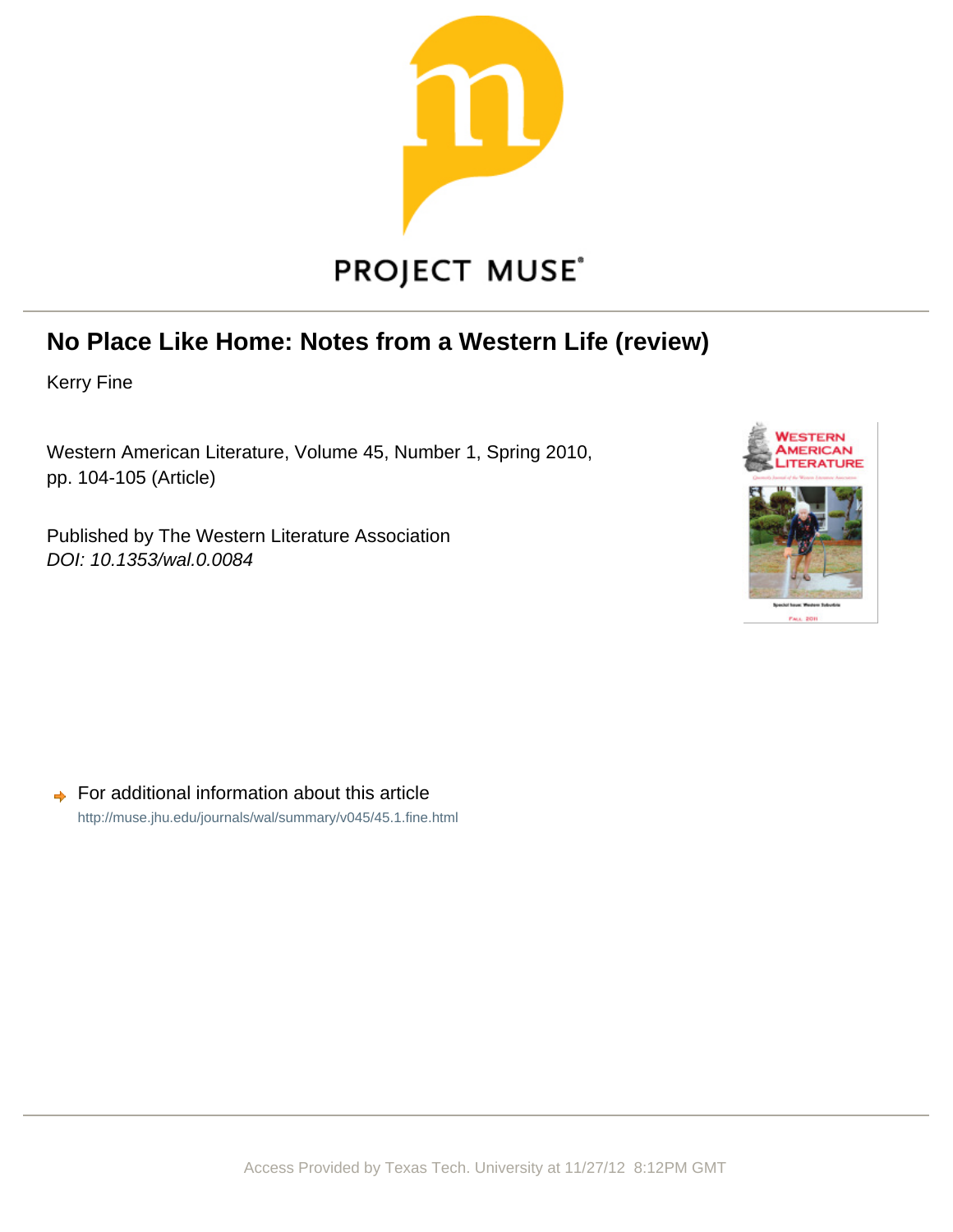the subject of essays in the new book. So are their differences, in another pair of essays honoring rootlessness and rootedness. Still, one notes that the latter quality results in a much longer essay and one that is enhanced by its positioning near the book's conclusion. There are moments of brilliance in the book, like the opening piece, "Cuttings." (And "Cuttings" is a testament to the primacy of roots, not cuttings.)

I value the high quality and the range of Daniel's work in these eighteen essays, a welcoming good read throughout. I note especially his attention to new subjects, as in "The Mother of Beauty," a moving account of the death of his mother and others close to him, and the necessity of our eventual death to the beauty of life. I also welcome the strength of science, such as biology, hydrology, and geology that undergirds much of John Daniel's recent work.

## *No Place Like Home: Notes from a Western Life***.**  By Linda M. Hasselstrom.

Reno: University of Nevada Press, 2009. 224 pages, \$24.95.

## **Reviewed by Kerry Fine**

Texas Tech University, Lubbock

Linda Hasselstrom is a rancher and an environmentally aware writer. Her most recent collection of essays, *No Place Like Home: Notes from a Western Life*, brings together essays that span various periods and locations of Hasselstrom's life, linking them with the theme of community. The twenty-six essays, with witty titles such as "A Rocket Launcher in the Closet" and "Making Pottery out of Sewage," cover topics from waste disposal to child neglect and remind us that we are all members of some type of community. Hasselstrom shows readers that whether it be an urban neighborhood in Cheyenne, an island off the coast of Alaska, a group of buckskinners at an annual rendezvous, or ranching neighbors on the plains of southwestern South Dakota, the sustainability of a community can be measured by the strength and vigor of the relationships between the place and the people who live in it. Hasselstrom notes that "only individuals can make a difference, no matter what the task. Each of us makes a stand where we can, and when we meet someone else who's doing the same thing, we've got a community" (97).

In typical new western fashion, Hasselstrom challenges assumptions that one must be either an environmentalist or a rancher as she reveals the many ways in which ranching ties families and communities to the land. With rye humor Hasselstrom explores paradoxes of the West. The prime